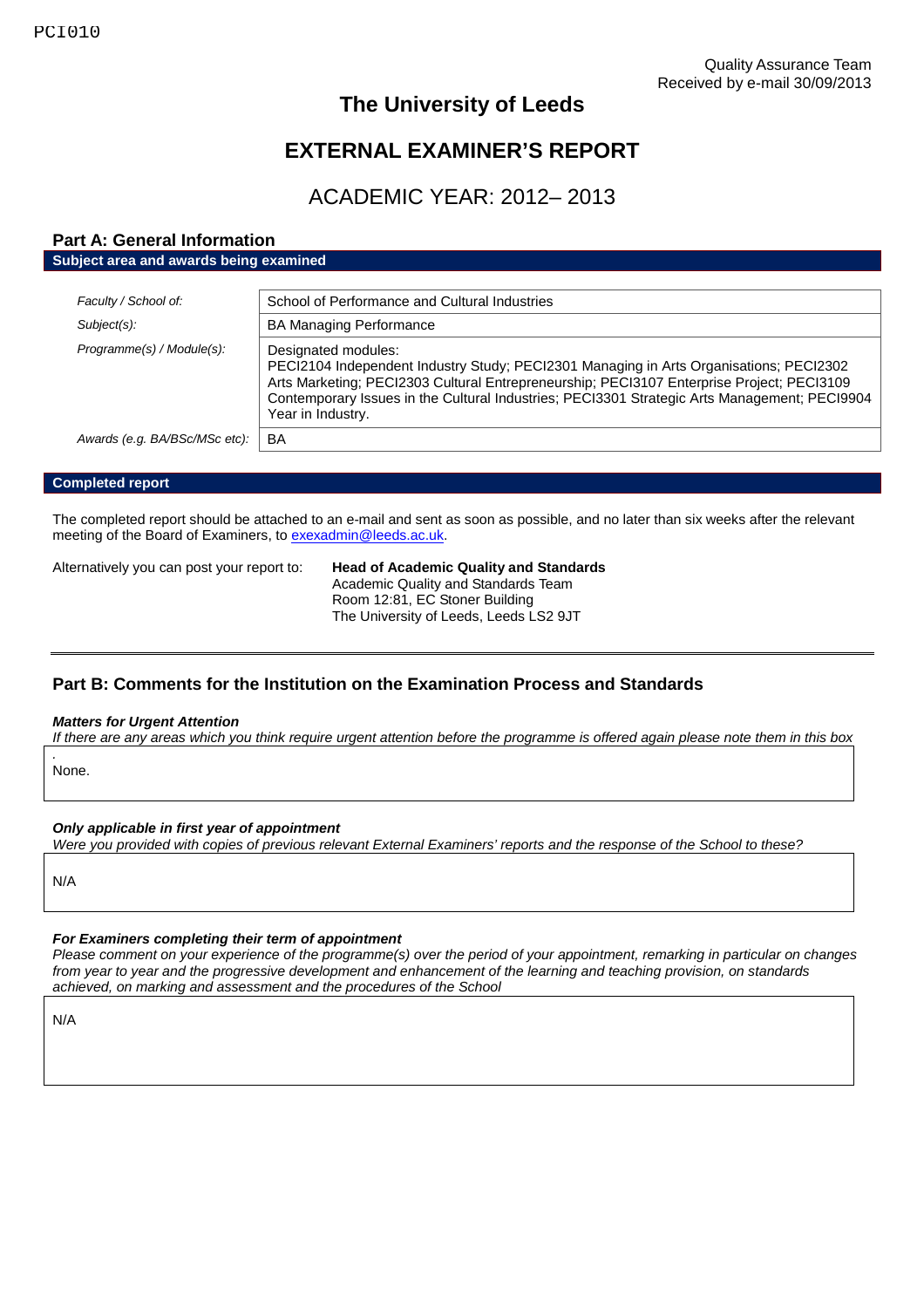- **1. Please indicate the extent to which the programme Aims and Intended Learning Outcomes (ILOs) were commensurate with the level of the award**
	- *The appropriateness of the Intended Learning Outcomes for the programme(s)/modules and of the structure and content of the programme(s);*

 *The extent to which standards are appropriate for the award or award element under consideration.* The programme Aims and ILOs seem to me to be entirely appropriate – challenging, aiming at standards of excellence/ professional competence defined by cultural industry insiders not by academics, and feasibly achievable given the quality of teaching evidenced.

#### **2. Did the Aims and ILOs meet the expectations of the national subject benchmark (where relevant)?**

 *The comparability of the programme(s) with similar programme(s) at other institutions and against national benchmarks and the Framework for Higher Education Qualifications.*

See above. This is a specialized programme, practically unique to Leeds. National subject benchmarks are not relevant. Staff seem to me to have an expert understanding of real-world performance management expectations, and the programme succeeds in explaining these to students.

### **3. Please comment on the assessment methods and the appropriateness of these to the ILOs**

 *The design and structure of the assessment methods, and the arrangements for the marking of modules and the classification of awards;*

 *The quality of teaching, learning and assessment methods that may be indicated by student performance.* Assessment methods are well designed and structured: varied, with real-world roots in some cases (business planning exercises and reflective accounts contextualizing actual work experience, e.g.); rigorous both in the demands they make of students and the demands they make of markers.

## **4. Were students given adequate opportunity to demonstrate their achievement of the Aims and ILOs?**

- *The academic standards demonstrated by the students and, where possible, their performance in relation to students on comparable courses;*
- *The strengths and weaknesses of the students as a cohort.*

Yes. Students were given ample opportunity to demonstrate their achievements. Assignment briefings struck me as exceptionally thorough. Feedback to students who, through lack of application, had achieved relatively little delivered necessary messages politely yet firmly. I found the tone of feedback generally to be very well judged. Comparing Leeds students with those on my own university's music management courses, I sense that the Leeds Managing Performance cohort has (on average) a clearer vocational focus, and greater willingness to exercise individual initiative.

#### **5. For Examiners responsible for programmes that include clinical practice components, please comment on the learning and assessment of practice components of the curriculum**

N/A

#### **6. Please comment on the nature and effectiveness of enhancements to the programme(s) and modules since the previous year***.*

Where module syllabuses had been revised, changes seemed to me to be always in the direction of improvement -making Aims clearer and smoothing the way toward achievement of ILOs. Teaching staff work hard to keep the programme fresh and relevant.

### **7. Please comment on the influence of research on the curriculum and learning and teaching**

*This may include examples of curriculum design informed by current research in the subject; practice informed by research; students undertaking research.*

Research personally undertaken by members of the School seems to be exerting greater influence on learning and teaching (more than I noticed last year, looking at reading lists for instance). This is an interesting trend. As before, close connection with wider research literature is apparent. Learning and teaching happens in a lively yet practically-grounded intellectual atmosphere.

## **For Examiners involved in mentoring arrangements**

#### **8. If you have acted as a mentor to a new External Examiner or have received mentor support please comment here on the arrangements**

N/A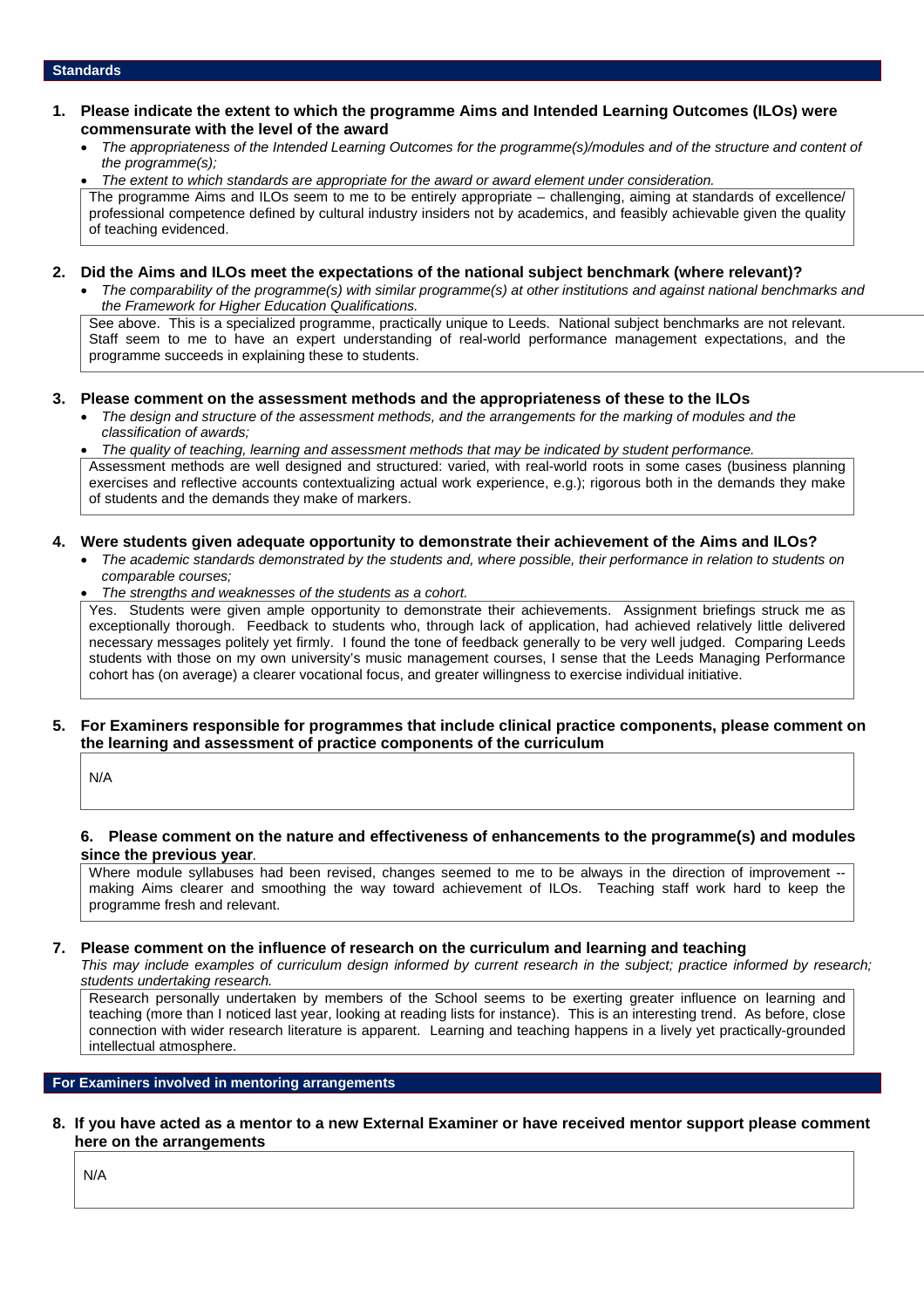#### **9. The University and its Schools provide guidance for External Examiners as to their roles, powers and responsibilities. Please indicate whether this material was sufficient for you to act effectively as an External Examiner.**

 *Whether External Examiners have sufficient access to the material needed to make the required judgements and whether they are encouraged to request additional information.*

Fully sufficient, yes.

- **10. Did you receive appropriate documentation relating to the programmes and/or parts of programmes for which you have responsibility, e.g. programme specifications or module handbooks, marking criteria?**
	- *The coherence of the policies and procedures relating to External Examiners and whether they match the explicit roles they are asked to perform.*

I was fully, efficiently and very courteously briefed. Thanks.

#### **11. Were you provided with all draft examination papers/assessments? Was the nature and level of the questions appropriate? If not, were suitable arrangements made to consider your comments?**

I was not provided with draft exam. papers/assessments. I am nevertheless confident (having looked at questions actually set two years running, along with students' answers to them) that the nature and level of questions was and remains appropriate without exception.

### **12. Was sufficient assessed / examined work made available to enable you to have confidence in your evaluation of the standard of student work? Were the scripts clearly marked/annotated?**

Yes; yes.

**13. Was the choice of subjects for dissertations appropriate? Was the method and standard of assessment appropriate?**

N/A. I did not examine dissertations.

**14. Were the administrative arrangements satisfactory for the whole process, including the operation of the Board of Examiners? Were you able to attend the meeting? Were you satisfied with the recommendations of the Board?**

Administrative arrangements were exemplary. Regrettably I was unable to attend the Board of Examiners this year. I submitted a fairly detailed written report on my findings as external examiner ahead of the Board meeting: I have no doubt that my views were taken fully into account and have no reason whatever to question the Board's recommendations. Board-approved marksheets were emailed through me after the meeting for checking and signing off.

#### **15. Were appropriate procedures in place to give due consideration to mitigating circumstances and medical evidence?**

I cannot comment on this. Mitigating circumstances would have been discussed by he Board of Examiners. See 14.

#### **Other comments**

#### **Please use this box if you wish to make any further comments not covered elsewhere on the form**

FOR THE RECORD, THE WHOLE OF MY PRELIMINARY WRITTEN REPORT TO THE BOARD OF EXAMINERS IS PASTED IN HERE. AFTER THE BOARD MEETING I WAS ASKED FOR SPECIFIC COMMENTS ON THREE MODULES NOT ADDRESSED INDIVIDUALLY IN THE PRELIMINARY REPORT. THESE COMMENTS COME RIGHT AT THE END.

#### **PRELIMINARY REPORT prepared in advance of PCI Integrated Exam. Board meetings, Wednesday 12 June 2013**

Sorry I'm unable to be with you in person this year. The PCI Board clashes head on with mine at <>; and while my wife's away I have childcare responsibilities not compatible with overnights in Leeds. Thank you for your understanding, and for sending all necessary material through to me in advance. I have had a good look at it and am pleased to report as follows. (I met most of you last summer of course, and spent a useful day sitting in on classes back in March 2012. I now have a good feel for the way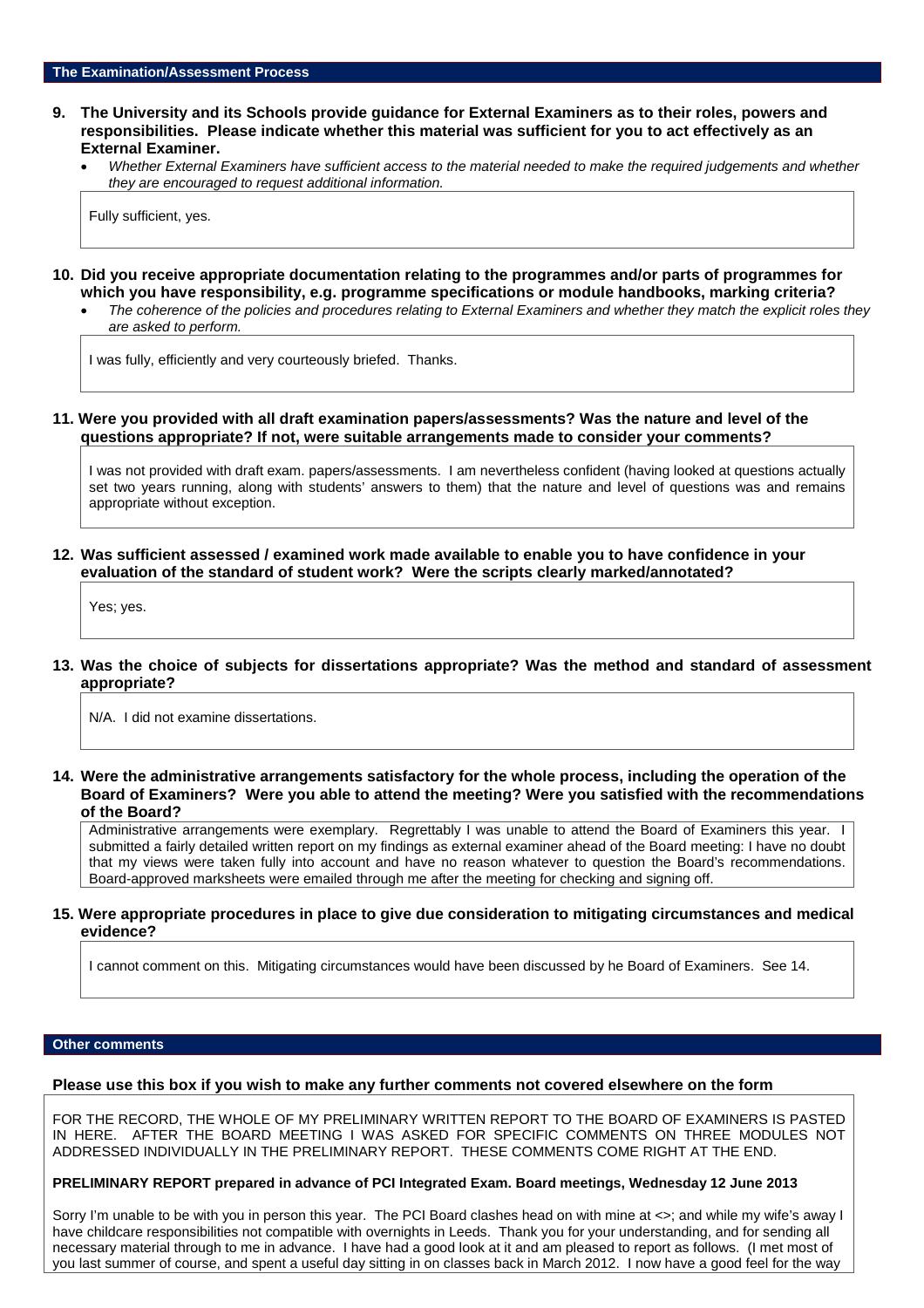BA Managing Performance works.)

Your marking procedures seem to me to be impressively rigorous both in their design and in the conscientiousness with which first and second markers adhere to them. All the work copied to me for review had been marked fairly and appropriately, in my opinion. Work in your 1st class and high 2:1 zones would have been comparably positioned by markers in my own institution. Weaker work earns lower marks in Leeds than it would be likely to receive in  $\lt$  (in my department anyhow). You use a wider marking range that's to say – and I believe you're absolutely right to do this. Last year you gave a few very high marks (up to 90) for outstanding Managing Performance work. I thought those marks were merited then, and I think you're right not to award any quite so high in 2012/13.

Module handbooks are clearly and accessibly worded. Assignment requirements are unambiguously set out. Assessment Feedback text reinforces grades awarded against the stated criteria. Everyone giving feedback identifies areas for improvement (at every level: even when high-performing students are addressed). Marks close to class borderlines are justified. Feedback to weak or unambitious students is polite but very firm. I found the quality of feedback given to be uniformly high.

Discussion between first and second markers aimed at resolving differences of opinion is efficiently documented. Sensible mark compromises are the usual outcome.

Comparing Assessment Feedback addressed to two dyslexic students, I noted that dyslexia-related errors in work otherwise of a high standard were uninhibitedly discussed while in work of much lower apparent quality they were not referred to. Assessment Feedback addressed to one student who is obviously not a native English speaker, and whose work was very poorly written, avoided what seemed to me to be the real problem. Are university-provided writing support services dependably available to dyslexic students and to international students in need of them, I wonder? Or are PCI academic staff left to improvise?

My overall impression, as last year, is strongly positive. BA Managing Performance is a high quality degree programme, well designed and skilfully delivered. I'm happy to sign off all the provisional marks forwarded to me for external review.

Just few comments on specific modules:—

#### 2104 Independent Industry Study

A very useful module, co-delivered by academics and university careers service colleagues – an exemplary collaboration. References to academic literature, which the stronger students have managed to incorporate, have a slightly artificial/ornamental feel arguably, there because they *should* be . We have a similar problem at <> with reflective account work. Two-part reports could be suggested perhaps: part one a context description and analysis (thoroughly referenced), part two offering personal reflections on experience gained in that context, referenced only where appropriate?

### 2303 Cultural Entrepreneurship

Entrepreneurial ventures are described in great detail in the stronger portfolios – too much detail, considering their imaginary nature? For first class marks firm connection with academic literature does have to be established, but an element of makebelieve persists even at the top end of the mark range. A possible solution (were this thought to be a problem) could be to switch focus onto real-life case studies instead, making genuine business information available and asking students to analyse it.

#### 3109 Contemporary Issues in the Cultural Industries

Brave student engagement with contemporary issues, generally. There must be some excellent teaching happening to get those issues discussed. The long essay assignment brief along with "Tips and Hints" seem to me to prepare students as effectively as possible for definitional and political-ideological debate. Still some student inexperience inevitably shows. "The current 2012 coalition government in the UK reflects the increased understanding of distributed power sharing within society", wrote one. Really? Considering the difficult y of the concepts dealt with, and the breath of reading required, a case for marking slightly more generous than would be appropriate in most other contexts possibly could be made. This is a notably demanding module (demanding both of staff and students). Its successful delivery is a great departmental achievement.

3301 Strategic Arts Management A particularly appealing handbook.

### 9004 Year in Industry

Most of the value of the Year in Industry lies in the CV-enriching experienced gained while away from university, undoubtedly. Again students report on an impressive range of quality placements, alongside some not so successful. Feedback on presentations and on written material seems balanced and humane. Some students found themselves in challenging situations: good to see the resourcefulness with which they dealt with difficulties at work acknowledged. University support services are available to students while away on placements I take it?

<> 10 June 2013

ADDITIONAL COMMENTS, AS REQUESTED – 27 September 2013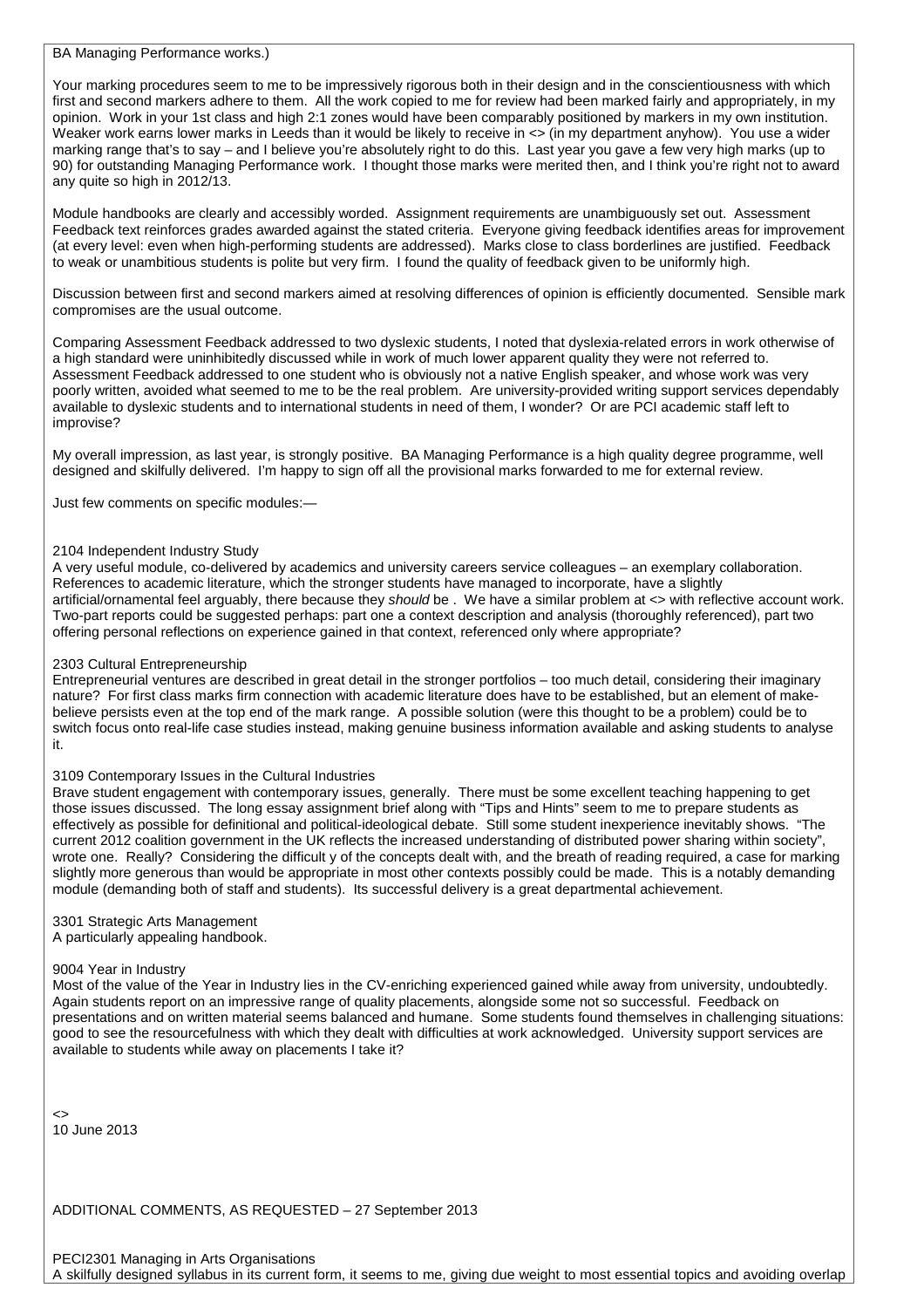with other modules, Management pathologies could be addressed more explicitly perhaps. Rent-seeking theory is a favourite of mine (it has great explanatory power). Also worth exploring is the tendency of some up-and-coming artistic directors to use institutional resources more to advance personal career interests than those of their (temporarily colonised) hosts. Kenneth Boulding's *A Preface to Grants Economics* (1981) could be a useful addition to the reading list; or my own essay "The Gramppian Hills: an empirical test for rent-seeking behaviour in the arts". While I agree it would be a mistake to send graduates out into the arts world full of cynicism, I still think it is important to alert them to prevalent anti-social management practices as well as the virtuous variety, to set an ethical compass as it were.

#### PECI3107 Enterprise Project

This module gives students an opportunity to gain practical business expertise, enhance their CVs and earn academic credits, all at the same time. Strong support structures are in place: students get all the advice they need, and have to complete formal risk assessments for each project (good). Some students are naturally much more enterprising than others. Levels of student investment in these projects were very variable. Marks and feedback seemed to me to discriminate accurately between students who had put a lot of time into projects genuinely intended to meet consumer needs, and others whose essays presented little evidence of project involvement (as opposed to desk research). Not a module worth taking half-heartedly – though I can think of no better ways to get this message across than the ones actually adopted.

#### PECI3301 Strategic Arts Management

A valuable module challenging students to read widely and think hard. Concepts introduced from management literature are worth getting to understand, and I've no doubt that fluency in management language will impress when graduates enter the professional workplace. It's probably covered in lectures: but if not I would suggest giving some attention to government as a strategy-setter for subsidized and/or regulated organisations, government issuing orders directly or via its quangos. The nature of the competition actually faced by subsidized organisations might be worth exploring – not a lot in the case of the National Theatre or the Eden Project, arguably. Mainstream management literature says less about cartel behaviour than future arts managers could do with knowing. A lecture focusing on arts industry deviations from "normal" management practice might be worth including, along with notice of a likely essay question encouraging students to research these deviations individually. [See my similar comments on PECI2301, above.]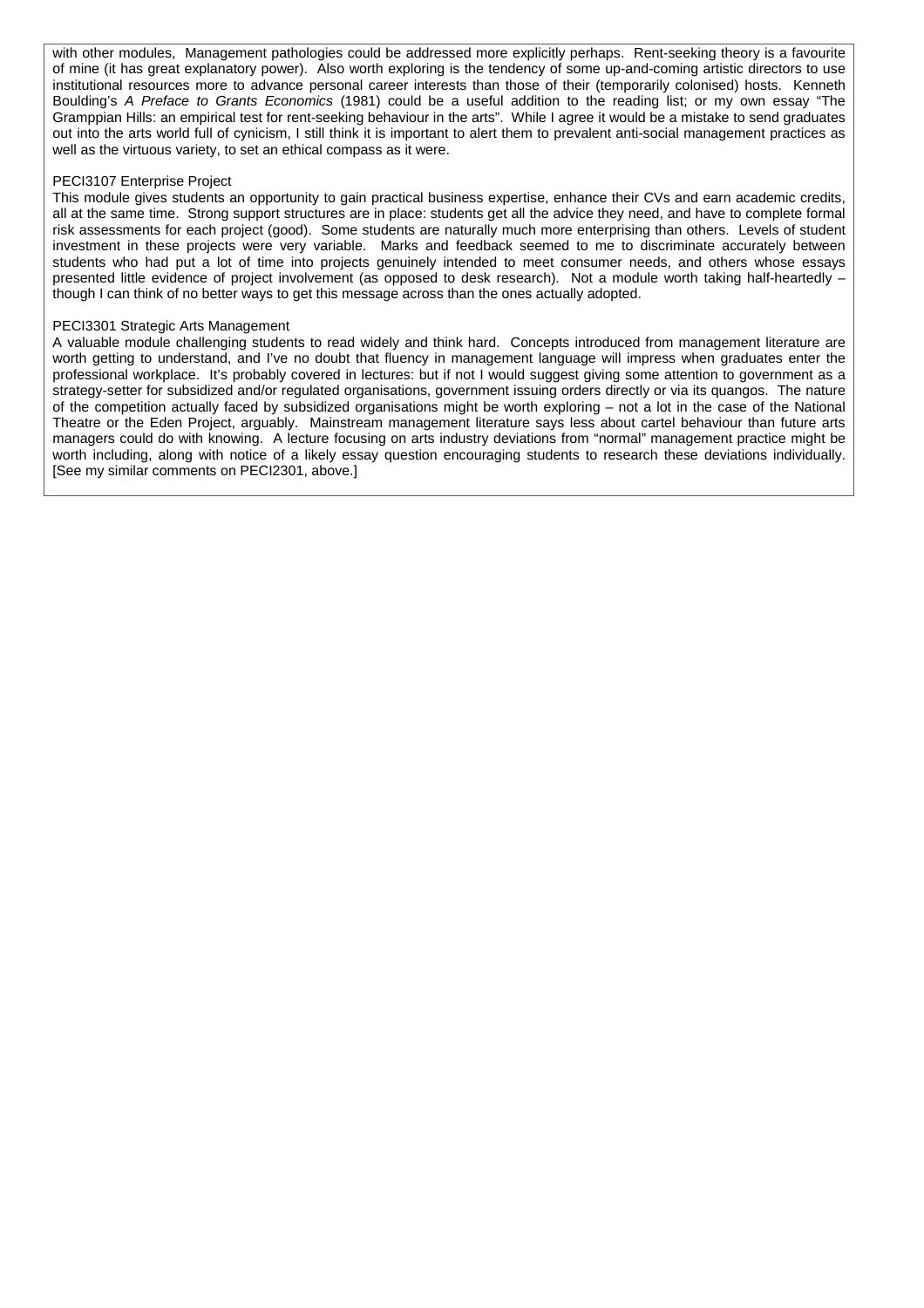## **SCHOOL OF PERFORMANCE AND CULTURAL INDUSTRIES**

## **RESPONSE TO EXTERNAL EXAMINER REPORT**

## **ACADEMIC SESSION 2012-13**

| <b>PROGRAMME TITLE</b>  | <b>BA (HONS) Managing Performance</b> |
|-------------------------|---------------------------------------|
| <b>NAME OF EXAMINER</b> | ◇                                     |

The programme team thanks <> for <> measured, thoughtful and supportive report. <> acknowledgment of the status of the programme *,'a specialized programme, practically unique to Leeds'* is welcome along with <> support for the clarity of the structure, *'aims and ILOs seem to me to be entirely appropriate'* and the manner in which the content is updated and kept relevant for students, *'teaching staff work hard to keep the programme fresh and relevant'.*

We warmly welcome <> confirmation of the quality of teaching, *'Staff seem to me to have an expert understanding of real-world performance management expectations, and the programme succeeds in explaining these to students'* and <> recognition of the work undertaken by the school and the course team to further improve assessment clarity and the quality of feedback to students.

<> comments about student achievement in relation to national standards and similar programmes at <> own University are much appreciated. In particular we are grateful for <> comments about our students having *'a clearer vocational focus, and greater willingness to exercise individual initiative'*. These comments highlight the achievement of two key strategic aims of our programme. They are reinforced by his confirmation of the value of the Independent Industry Study module and the Year in Industry.

It is pleasing to note <> comments on the clarity of module documentation, the administrative arrangements and the operations and communications with the Board of Examiners. As always, <> specific comments and modular feedback is most helpful in providing appropriate prompts and reminders for us to build on our current high levels of satisfaction and further enhance the quality of student experience.